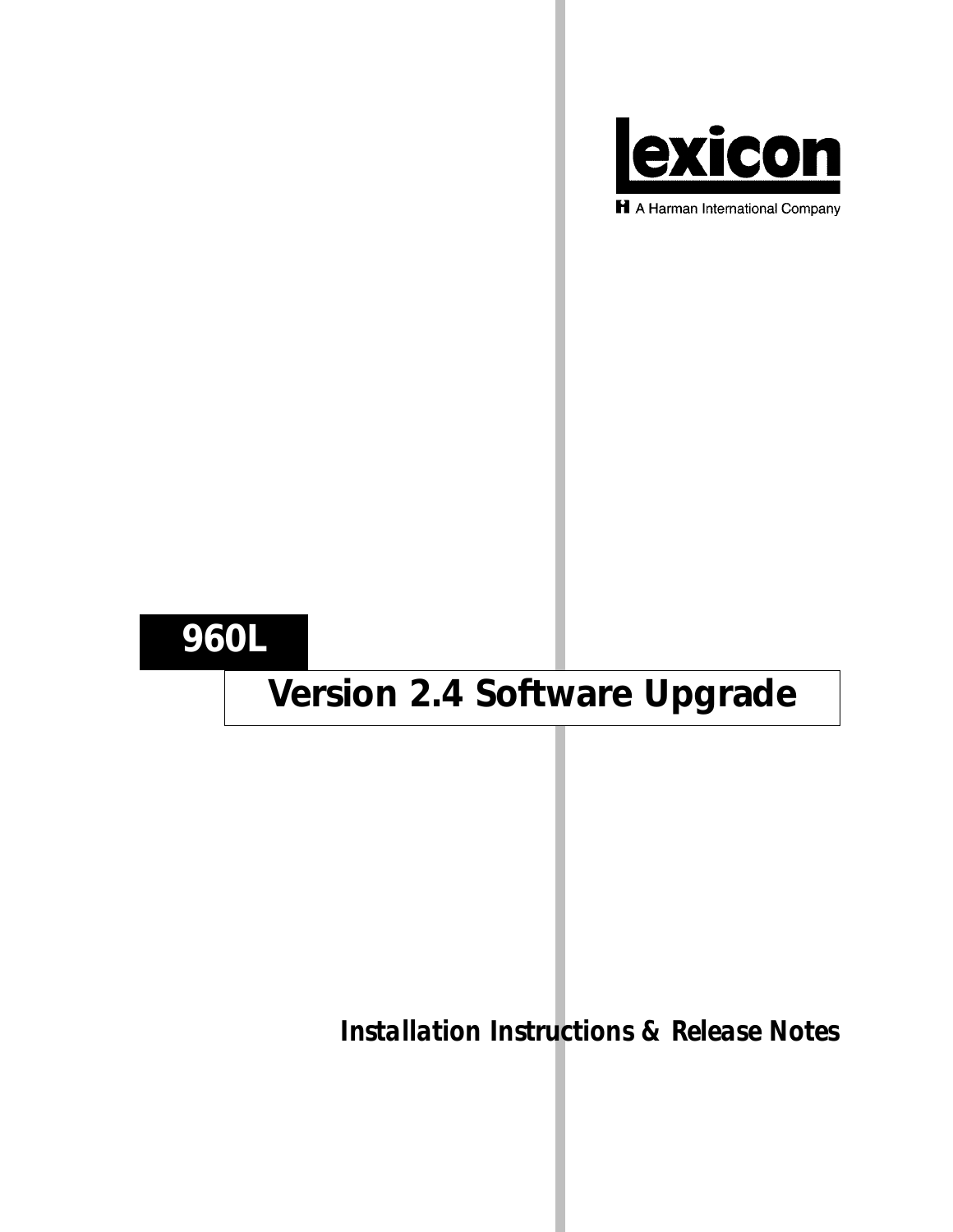## **SAFETY SYMBOLS**

Following are symbols that appear in this documentation:

Calls attention to a procedure, practice, condition, or the like that, if not correctly performed or adhered to, could result in injury or death. **WARNING**

*Note:*

*Calls attention to information that is essential to highlight.*



A Harman International Company

Lexicon, Inc. 3 Oak Park Bedford, MA 01730-1441 USA Tel 781-280-0300 Fax 781-280-0490 www.lexicon.com

### **Customer Support**

Tel 781-280-0300 Fax 781-280-0495 (Sales) Fax 781-280-0499 (Service)

Lexicon Part No. 070-14818 | Rev 3 | 07/01

© 2001 Lexicon, Inc. All rights reserved.

This document should not be construed as a commitment on the part of Lexicon, Inc. The information it contains is subject to change without notice. Lexicon, Inc. assumes no responsibility for errors that may appear within this document.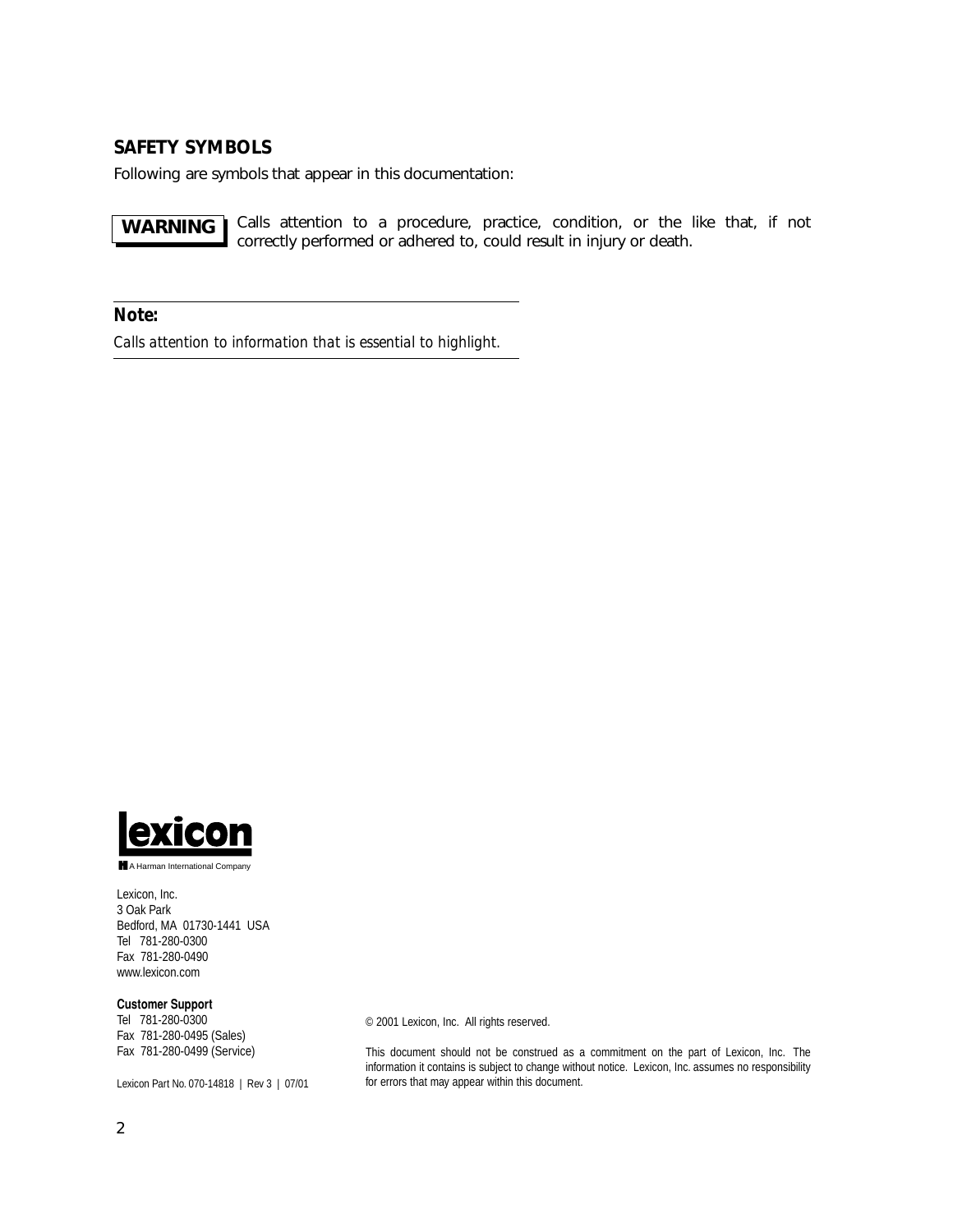This document contains installation instructions for the 960L Version 2.4 Software. It describes updated and enhanced features of Version 2.4, and discusses items that did not receive full coverage in the owner's manual. Please refer to the 960L Owner's Manual for additional information.

## **INSTALLATION INSTRUCTIONS**

## *Note:*

*Although the installer will preserve user registers, it is recommended to save them to a floppy disk before making the upgrade. (See the section called* Organizing Your Registers *in Chapter 4 of the owner's manual.) These saved user registers will be compatible with the current version of software in the 960L. If necessary, saved user registers can be loaded from the floppy disk to the Version 2.4 system. However, it is recommended to save a copy of the current user registers in case it is ever desired to revert the system back to its current version. (See Reverting to a Previous Software* Version *on page 5.)*

Performing this upgrade is a simple process. But to avoid problems, please follow the instructions carefully. Pay particular attention to precautions that appear throughout this document.

Please note the following before proceeding to the steps below:

- **The installation process requires the 960L serial number, which is located on the back of the mainframe. The serial number consists of four digits, followed by a dash, followed by four more digits. It is recommended to note this number before beginning installation. (The unit will not ask to have the serial number re-entered if this process was completed during a previous installation.)**
- Refer to page 1-5 in the 960L Owner's Manual for instructions to open the 960L front panel.
- Use the front panel standby button whenever the instructions call for the 960L to be powered up or down. Do not use the back panel power switch.
- The installation process will take approximately 15 minutes.

### These service instructions are for use by qualified personnel only. Do not perform any servicing other than that contained in these instructions unless qualified to do so. Refer to safety summary prior to performing any service. **WARNING**

1. While the 960L is powered up, insert the Version 2.4 CD. Using the front panel standby button, power down the system, wait a few seconds, then power up the system again. After a few minutes, the following message will appear:

```
Install disc found in drive — [960L V2.40R BUILD 1]
Update / Install 960L: press '1' to install
                       press '0' to continue with no install
```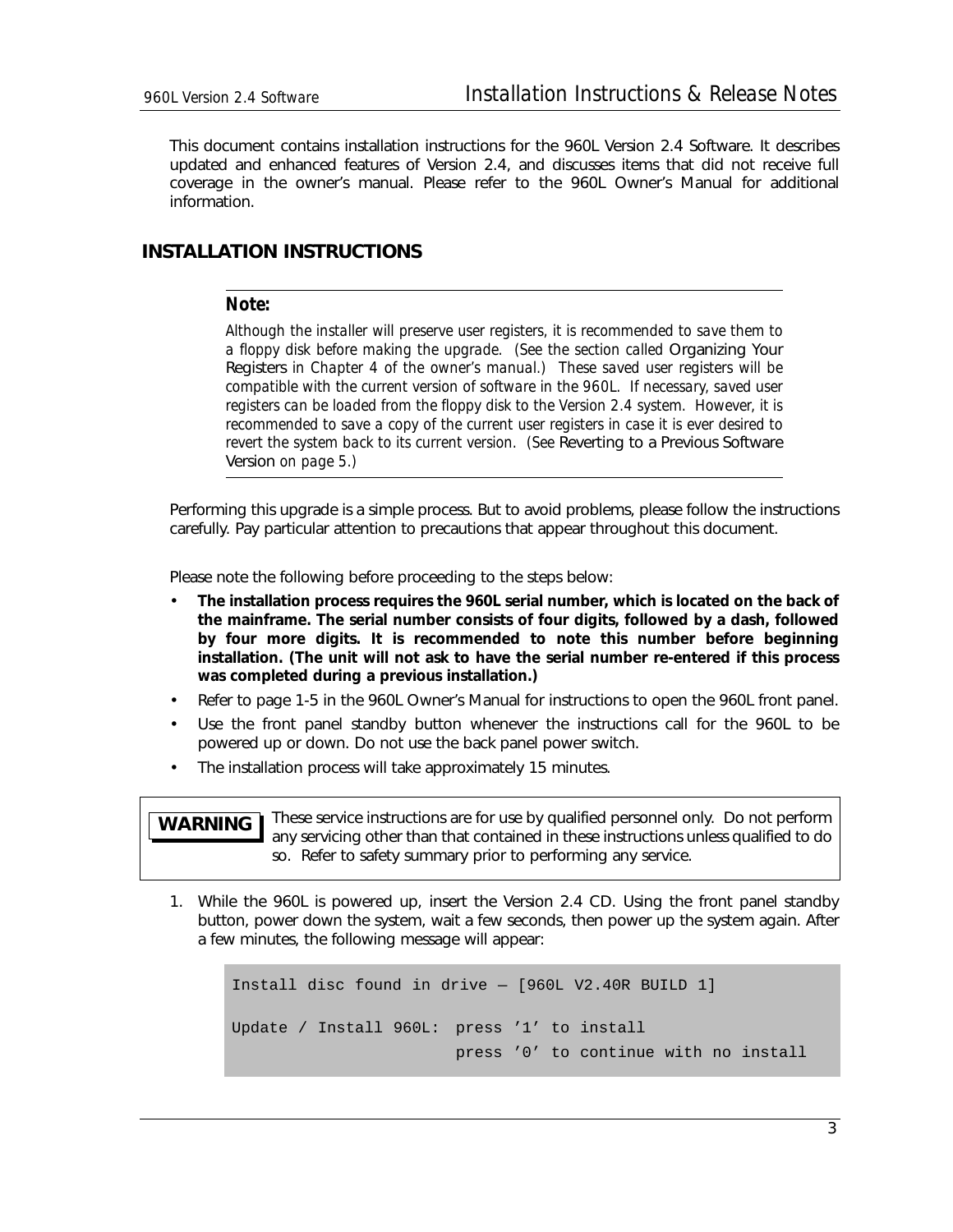2. Press 1 to begin installation. A number of progress messages will appear. When this phase of installation is complete (after about one minute), the following message will appear:

```
Install complete. Please remove CD from drive.
```
3. Remove the CD from the drive. Using the front panel standby button, power down the system, wait a few seconds, then power up the system again. The 960L will take a little longer to boot than normal.

If the LARC2 requires an update, the LARC2 will display the following menu:

Update needed on Larc2: Press '1' to update Press '0' to ignore

4. Press 1 to begin the LARC2 update. This is the longest phase of the process, lasting about 10 minutes. The LARC2 will display a progress indicator. After the LARC2 update is complete, the following message will appear:

```
Please enter serial number of the 960L from the back panel of
the 960L chassis. Do not use the serial number of the LARC2!
Enter numbers only. Do not enter first letter (shown as x )
Use minus for - : Use left arrow < for backspace : Finish
with ENTER.
     X_{-}
```
## *Note:*

*When reinstalling Version 2.4, the unit will not ask to have the serial number reentered if this process was completed during a previous installation.*

5. Enter the serial number as it appears on the back panel of the 960L mainframe. Do not enter the first letter. Enter the numbers and the dash only. Press ENTER when finished. The following message will appear:

```
Please re-enter serial number for verification . . .
      X_{-}
```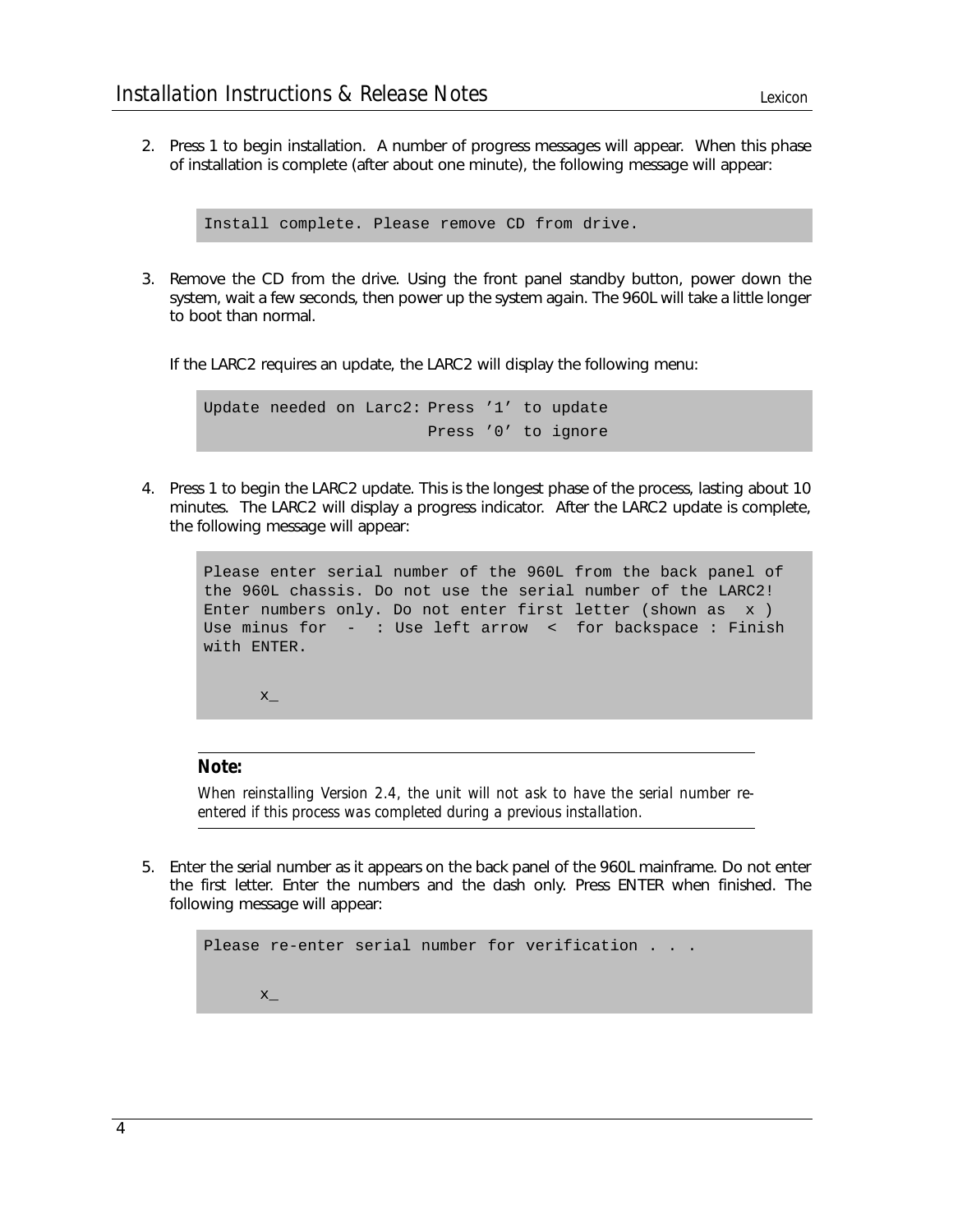- 6. Enter the serial number again as it appears on the back panel of the 960L mainframe. Once again, do not enter the first letter of the serial number. Enter the numbers and the dash only. Press ENTER when finished and the system will start.
- 7. After the system has started, verify that the software has been installed properly. To do this, press the CONTROL button, then the SYSTEM button, and read the version information on the screen. The LARC2 version is 2.4R and the mainframe version is 2.4R Build 1.

Once this process is complete, configure the system and continue working. It is recommended to read the 960L Owner's Manual to make the most of the 960L.

## **REVERTING TO A PREVIOUS SOFTWARE VERSION**

To revert to a previous version of 960L software, follow the same procedure outlined on pages 3 to 5 using the release CD for the desired software version. There is one special consideration: When upgrading to Version 2.4, the software recognizes prior versions of user registers and automatically converts them to a compatible format. The 960L software is not able to convert back from later versions.

Therefore, when performing a "back-rev," erase all user registers before inserting the release CD. It is recommended to save them first, noting the software version of the user registers. Next, do a Factory Init.

To do this, follow the instructions below:

1. Using the front panel standby button, power down the system, wait a few seconds, then power back up. As soon as the LARC2 receives power, go to Menu Mode by pressing and holding the PROGRAM and MACHINE keys at the same time. Hold them until the following message appears:

Requesting menu mode from 960L . . .

Once the message appears, release the buttons. The 960L will take a little longer to boot than normal. As soon as it is booted, a menu should appear on the LARC2. Ignore any messages that concern locking the CD.

2. Select this item from the menu:

7) Erase User Registers & Restore Factory Default Settings

Once this process is complete, follow the installation instructions outlined on pages 3 to 5 using the release CD for the desired software version. A few messages will differ slightly. When checking the software version (see Step 7 above), please refer to the release notes of the software version being installed to determine software revisions for the LARC2 and the 960L mainframe.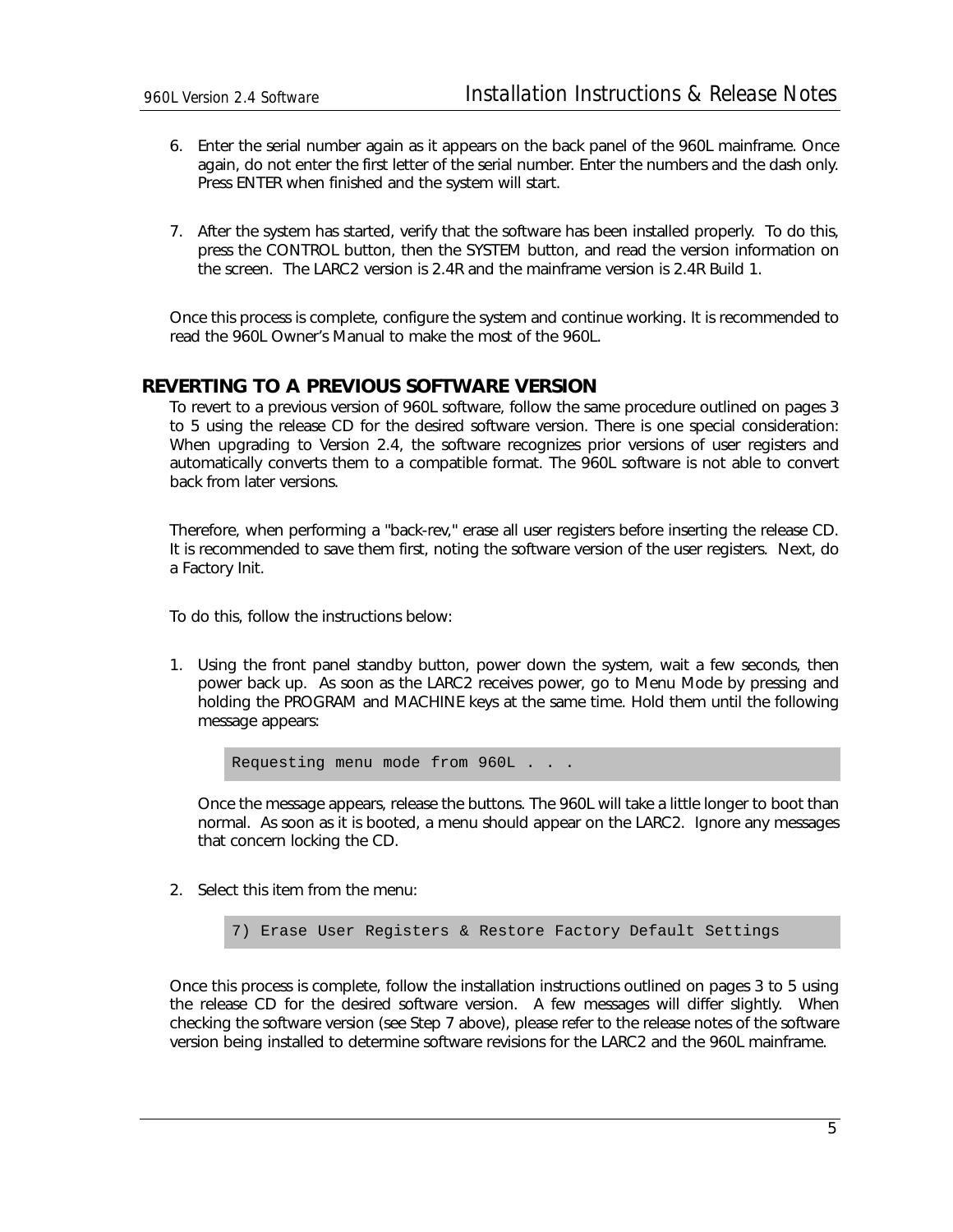## **RELEASE NOTES**

The list below includes features of the 960L Software Version 2.4 that are not fully covered in the owner's manual:

- When configuring systems with two DSP cards, there are no longer two soft buttons labeled CONFIG 1 and CONFIG 2. In Version 2.4, there is one soft button labeled CONFIG v. When pressed, a menu will appear allowing selection of the DSP card for configuration. In systems with one DSP card, there is no change.
- The ability to use double-button presses to access options has been removed in order to support future functionality.
- Reverb algorithms now allow input levels to be set to a maximum level of 0dB. In previous releases –6dB was the maximum.

## *Note:*

*Setting the input level above –6dB can result in DSP overflows.*

- When processing audio, loading a very small Random Hall program while running a large Random Hall program (i.e. loading Oil Drum while running Large Hall) may generate DSP feedback. The level and duration of this feedback depends on the audio source. To prevent feedback from occurring, mute the machine before loading the smaller Random Hall program.
- Parameters with an OFF position in the center of the fader travel can now be set to OFF by pressing and holding the FINE ADJ button and lightly touching the desired fader.
- Several banks of factory delay programs are visible, but not loadable, in the Version 2.4 software. To load these programs, upgrade to the 960L Version 2.5 software.
- Occasionally, LARC2 motorized faders may exhibit a "vibrating" characteristic when settling into a new position as programs are loaded. This characteristic may appear to be inconsistent from fader to fader. This is normal due to the varying characteristics of individual fader components. The faders will settle into a stable position after a short adjustment or calibration period.
- Input/output routings need to be set after installing Version 2.4. Once set, the input/output routings are saved with the configuration and will be automatically recalled when that DSP configuration is loaded.
- Input/output routings saved with each configuration may become invalid if the order of the input/output cards is changed or if an input/output card is removed from the unit. If this occurs, simply reset the input/output routings.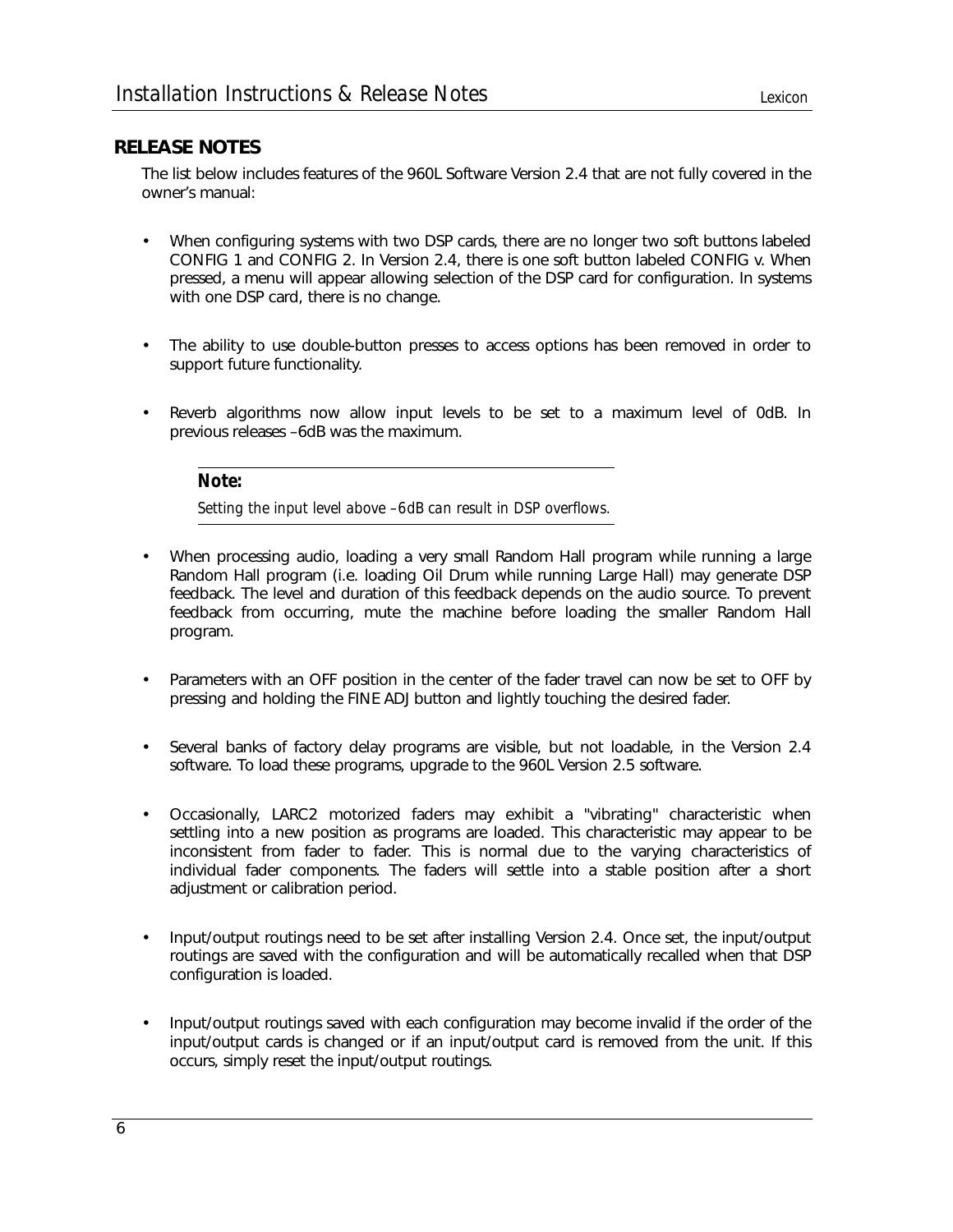- Manual fader adjustment may be prevented when the fader is automatically positioned near the top or bottom of its physical range, even if the parameter is not set to its maximum or minimum value. To overcome this anomaly, move the fader in the opposite direction, then to the desired value.
- The LtRt outputs of the five-output configurations cannot be routed as inputs to the second optional reverb DSP card.
- The two machine outputs in the five-channel cascades are mixed to allow processed material from the first machine to simultaneously pass directly to the system output and feed the second machine. Phasing and comb filtering will occur if dry signal is passed through both machines.